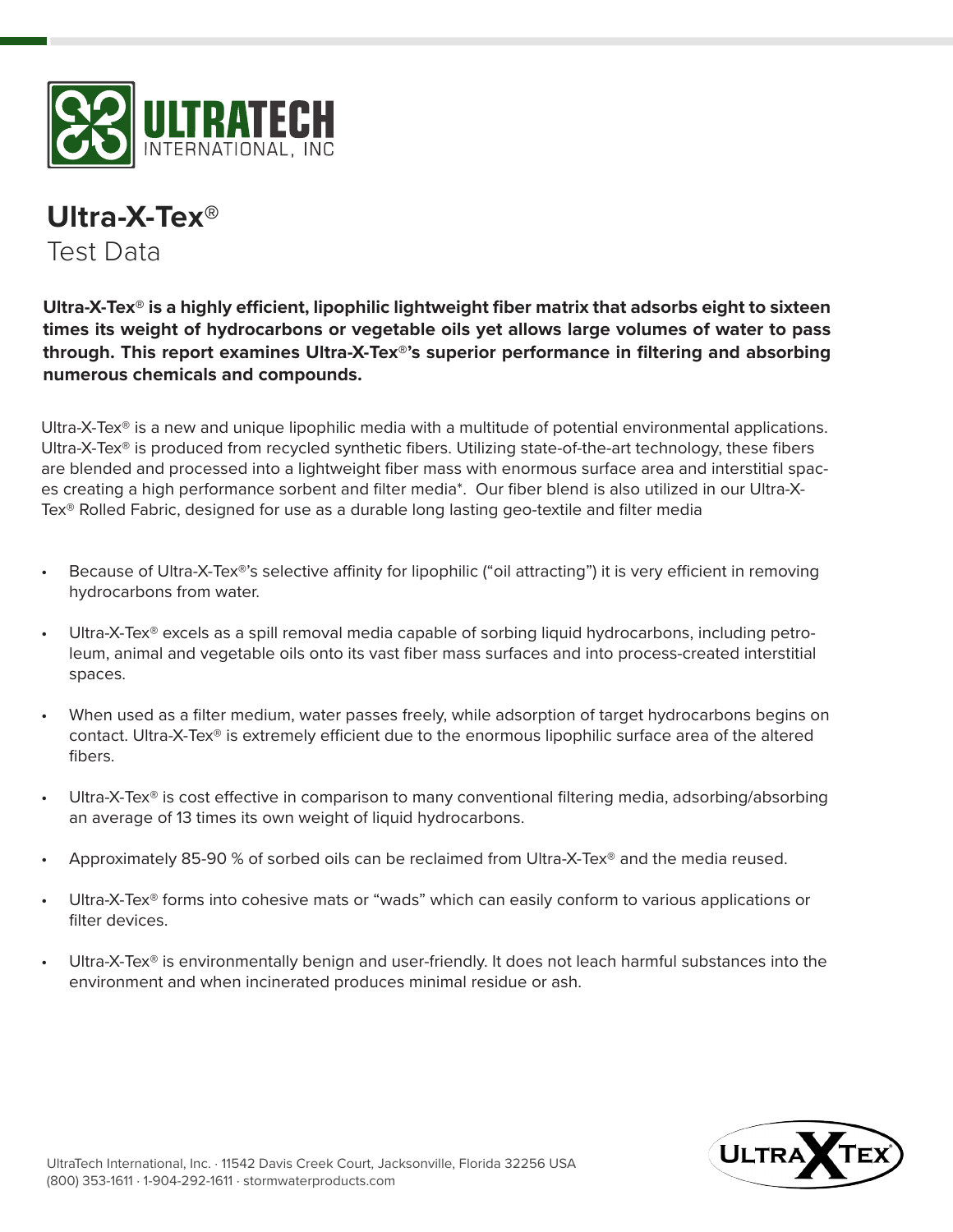## **Ultra-X-Tex®** Rolled Fabric

Finally….one solution for a multitude of environmental problems. Wet or dry, a durable sorbent filter media and geotextile in one product. Ultra-X-Tex® high performance Rolled Fabric will help reverse the effects of pollution. Produced from our cutting edge Ultra-X-Tex® recycled fiber blend, Ultra-X-Tex® Rolled Fabric has environmental problems covered and solved!

- **1. Adsorption:** Sorbs on contact allowing water to pass through while retaining hydrocarbon pollutants and many additional compounds.
- **2. Savings:** Produced from our recycled fiber blend so sorbed oils can be reclaimed and the fabric can be reused. Idea: Existing booms can be retrofitted with the fabric, saving expensive replacement costs. One product does it all, thus reducing inventories.
- **3. The ultimate in ground cover and run-off protection:** Flexible, conforming easily to uneven surfaces such as shorelines, streambeds, rough terrain, rock formations, over and around machinery and piping. Exceptionally ideal for storm drain insert and geo-textile applications.
- **4. Versatile:** Equally efficient wet or dry, use only what you need. Use as a filter media or as a ground cover. The Rolled Fabric can be made into pads for quick and easy clean ups.
- **5. Control:** Extremely useful in erosion control where hydrocarbon pollutants are present and endangering the environment. Simple to use, easy to handle and completely safe for the environment.

Ultra-X-Tex® Rolled Fabric does it all more thoroughly and for far less cost than typical polypropylene products and unlike polypropylene allows water to flow through it while retaining hydrocarbon pollutants.

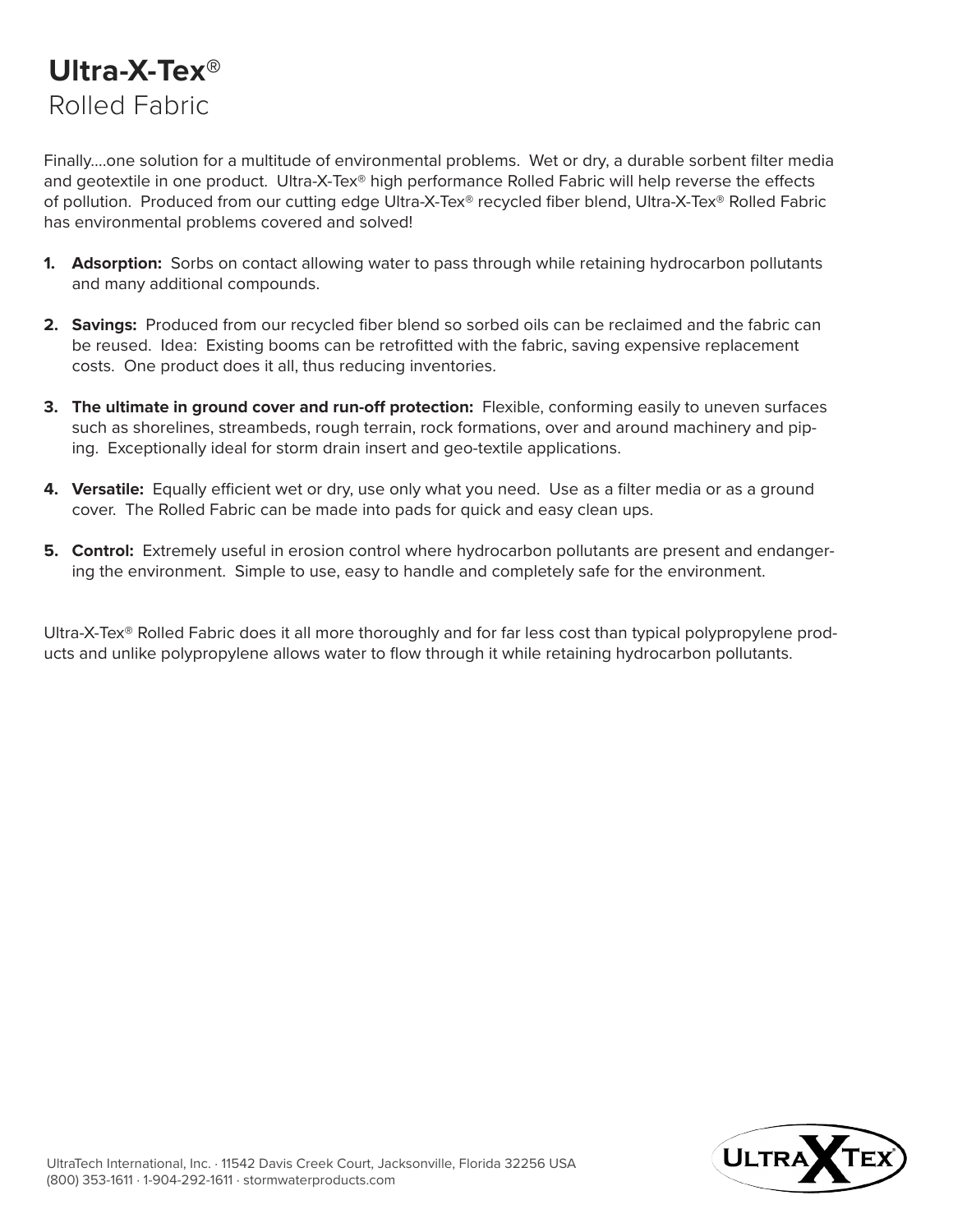## **Ultra-X-Tex®** As a filter media

Ultra-X-Tex® is a highly efficient and lipophilic lightweight fiber matrix that adsorbs an average of thirteen times its weight of hydrocarbons or vegetable oils. In aqueous media, compounds are preferentially adsorbed on contact for efficient, rapid removal. The material is lightweight, resilient, durable and formable to various filter shapes. It remains cohesive while in liquids. Tests indicate that the majority (85 to 90% for motor oil) of adsorbed liquid hydrocarbons can be mechanically reclaimed and the Ultra-X-Tex® media recycled with little loss of sorbent efficiency. Hydrocarbons adhere to Ultra-X-Tex® and are not displaced by water. The following are descriptions of bench tests and actual field tests conducted with Ultra-X-Tex<sup>®\*</sup>. The tests include:

- Adsorption/Absorption Capacity of Motor Oil and Vegetable Oil
- Adsorption of Motor Oil/Diesel Fuel Mixture from Water
- Truck Wash Wastewater Filtration
- Removal of Emulsified Oil Using Ultra-X-Tex<sup>®</sup>
- PAH Removal
- Oil Retention Study
- Ultra-X-Tex® and the Competition
- Ultra-X-Tex® Sorbent's Potential Environmental Impact
- Residual Ash and BTU Values
- Oil Sorption Properties of Ultra-X-Tex® vs Polypropylene for Stormwater Catch Basin Inserts

\*Tests to validate the performance of Ultra-X-Tex® sorbent material were performed by Sound Analytical Services, Inc. Tacoma, WA using USEPA and ASTM standard laboratory methods when applicable.

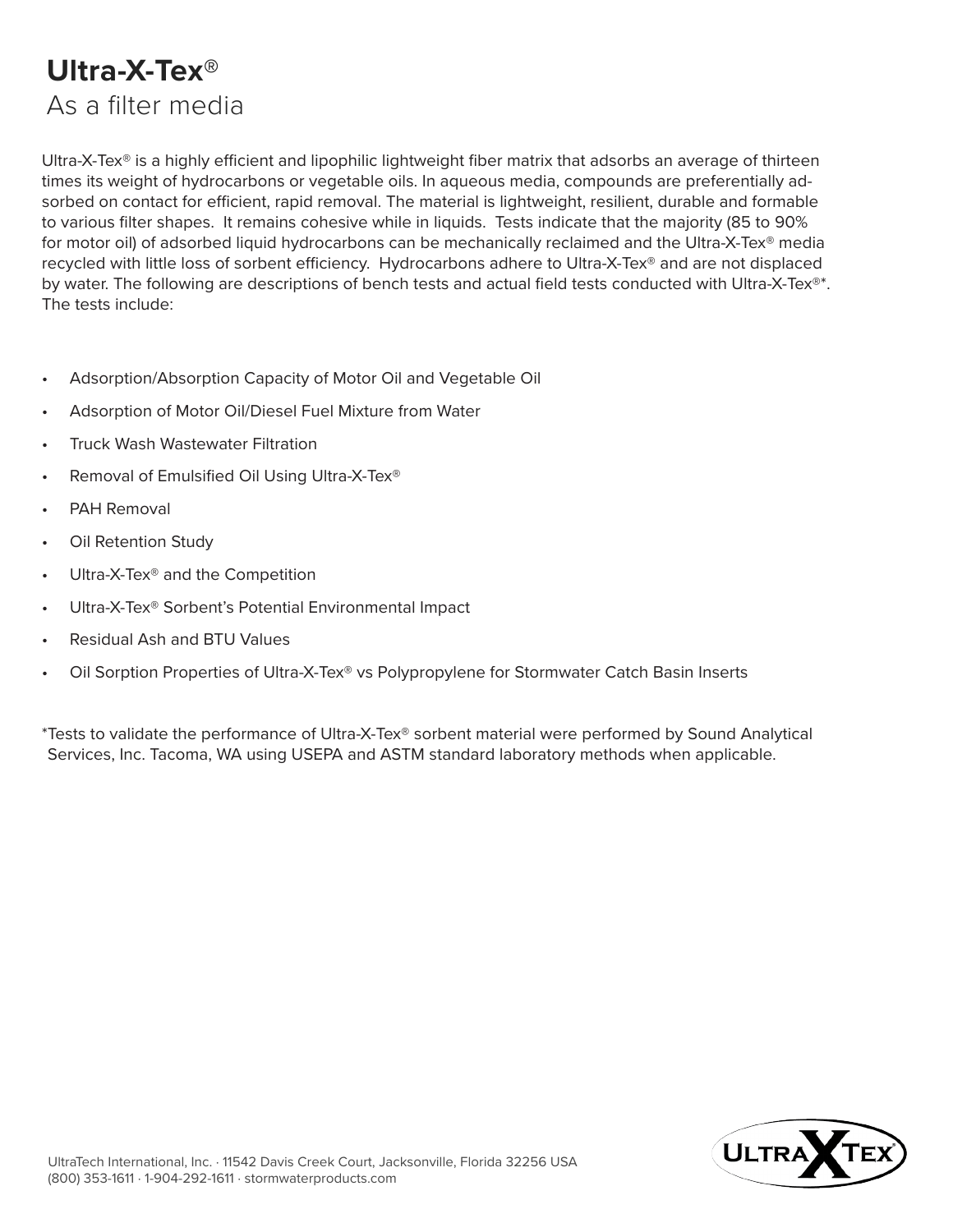## **Ultra-X-Tex®** Adsorption/Absorption Capacity: Motor Oil and Vegetable Oil

## **Introduction**

Tests were performed on Ultra-X-Tex® sorbent media to determine its capacity to sorb oils.

### **Method**

The tests were performed using guidelines described in ASTM method F726-81, "Sorbent Performance of Adsorbents". This test method measures the maximum adsorption of oils and floating immiscible liquids. The materials tested were representative samples of Ultra-X-Tex® Bulk Fibers. The oils used were 30W motor oil and a liquid vegetable oil. Three replicates were performed for each type of oil.

#### **Results**

#### **Table 1 – Vegetable Oil**

| <b>Replicates</b>                  | Ultra-X-Tex <sup>®</sup> (gm) | Oil (gm) | Oil / Ultra-X-Tex <sup>®</sup> |
|------------------------------------|-------------------------------|----------|--------------------------------|
| Ultra-X-Tex <sup>®</sup><br>Bulk 1 | 3.71                          | 59.65    | 16.1x                          |
| Bulk 2                             | 3.45                          | 59.25    | 17.2x                          |
| Bulk 3                             | 4.03                          | 71.53    | 17.7x                          |

### **Table 2 – Motor Oil – 30W**

| <b>Replicates</b>                  | Ultra-X-Tex <sup>®</sup> (gm) | Oil (gm) | Oil / Ultra-X-Tex <sup>®</sup> |
|------------------------------------|-------------------------------|----------|--------------------------------|
| Ultra-X-Tex <sup>®</sup><br>Bulk 1 | 3.44                          | 70.17    | 20.4x                          |
| Bulk 2                             | 3.3                           | 72.33    | 21.9x                          |
| Bulk 3                             | 3.46                          | 69.1     | 20.0x                          |

### **Conclusions**

The Ultra-X-Tex® Bulk Fibers adsorbed 17 times its weight in vegetable oil and 21 times its weight in motor oil.

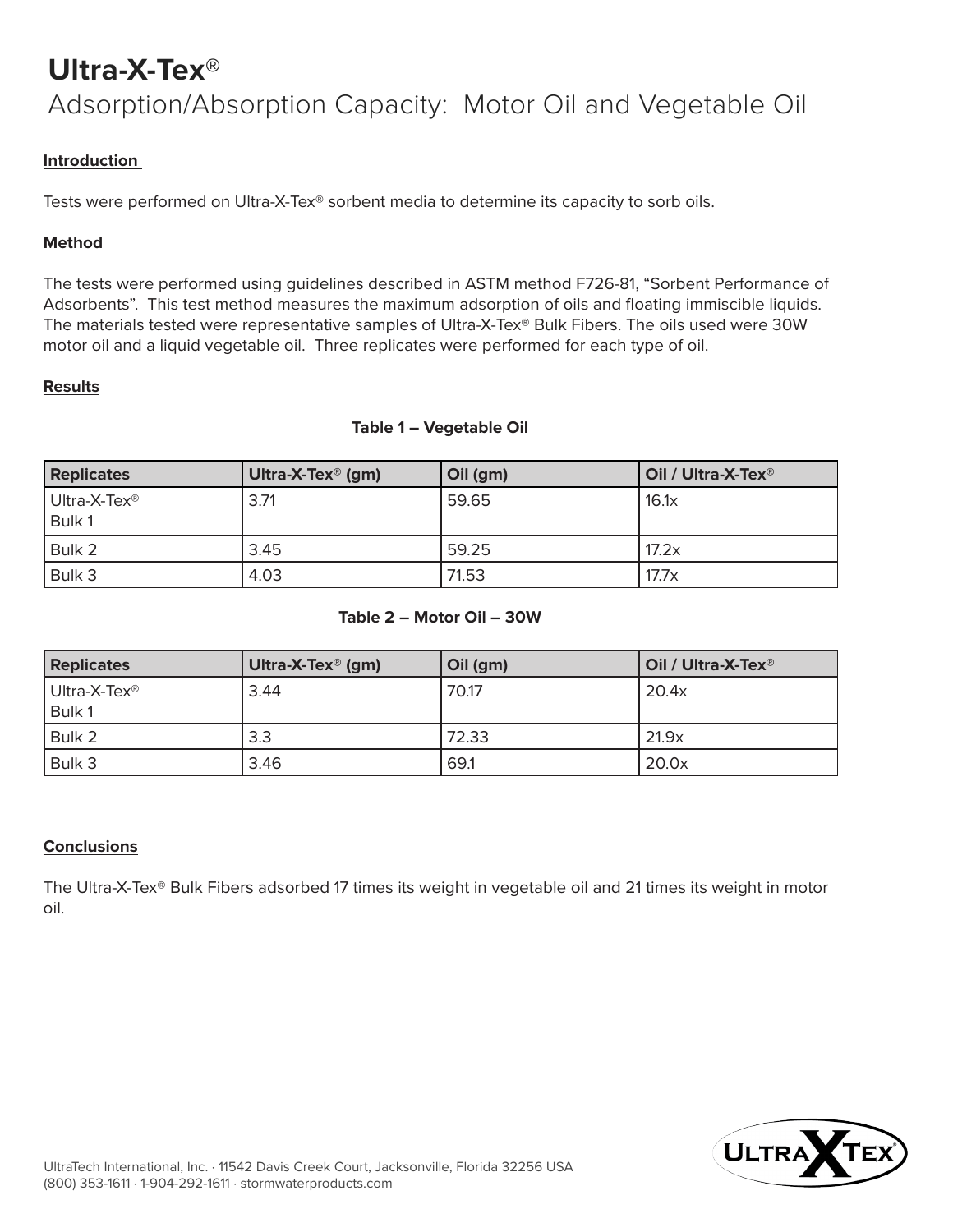# **Ultra-X-Tex®** Adsorption of Motor Oil/Diesel Fuel Mixture from Water

### **Introduction**

One proposed use for Ultra-X-Tex<sup>®</sup> media is as a sorbent for use in the removal of petroleum hydrocarbons from water after accidental spills or releases. To better determine the value of Ultra-X-Tex® as a media for this use a quantitative testing procedure was designed.

#### **Method**

Ultra-X-Tex® and a highly rated competing sorbent material (granulated reactive polymer) were tested to determine the uptake of a motor oil/diesel fuel mix from water. Precleaned sample containers were filled with 200 ml of water and 10 grams of motor oil/diesel fuel mix. A preweighed sample of sorbent was added to each container and allowed to sorb. The sorbent was then removed and the contents of each jar were analyzed to determine the weight of motor oil or diesel fuel remaining. The graph below illustrates the results.

#### **Results**



## Oil Uptake Comparison

#### **Conclusions**

Addition of 0.5 grams of Ultra-X-Tex® sorbent material removes more than 96% of the oil/fuel mix. The competing product requires 8.0 grams to achieve the same uptake of oil/fuel mix. With the addition of 0.25 grams the Ultra-X-Tex® material reaches saturation, but removes more than 32 times its weight of the petroleum. The saturation point for the competing product occurs at approximately 3.6 times its own weight in oil.

Other differences were observed in the experiment as well. The Ultra-X-Tex® sorbent adsorbed the oil al most immediately on contact, while the "reactive polymer" sorbent required several minutes to equilibrate before its maximum saturation was reached. When small amounts of the competing material were added, removal of the saturated material was difficult because the material did not clump or mat together. The Ultra-X-Tex® sorbent was cohesive and removed the fuel/oil mix with little difficulty.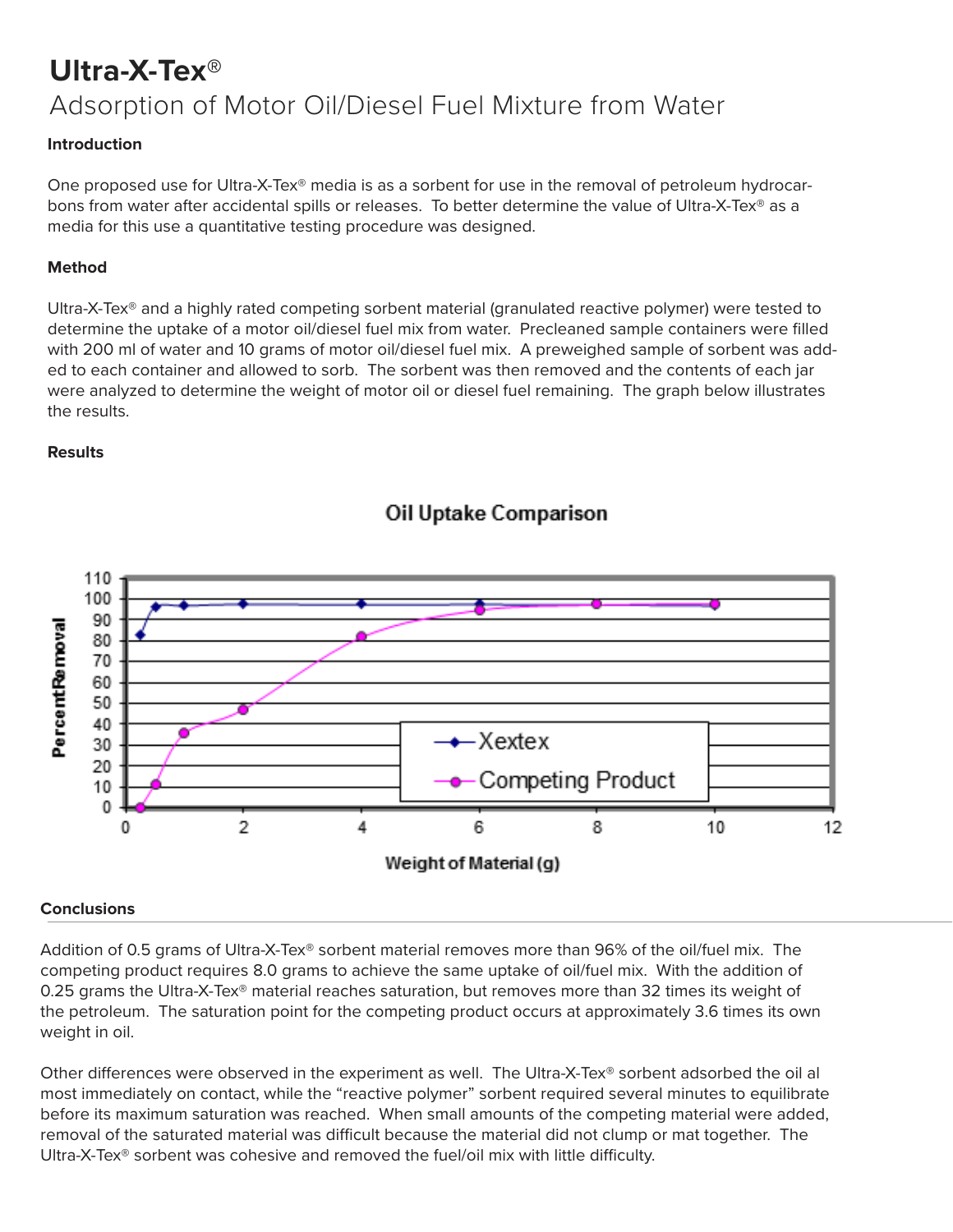## **Ultra-X-Tex®** Truck Wash Wastewater Filtration

#### **Introduction**

Initial laboratory studies show Ultra-X-Tex® sorbent to be very efficient in selectively adsorbing / absorbing petroleum and vegetable-derived hydrocarbons from water. This work was done using laboratory prepared and controlled test solutions. This test demonstrates Ultra-X-Tex®'s sorbent effectiveness by testing real-world samples. Real-world samples measure not only the ability of the filter material to remove the pollutants of interest, but also to handle water that contains floating and dissolved hydrocarbons, emulsifiers and detergents, as well as debris that might affect filter performance.

#### **Method**

The environmental manager of a local lumber mill provided a five gallon sample of effluent from a logging truck wash station. The sample was thoroughly mixed and split into two sub-samples. One sub-sample was tested to determine suspected organic and inorganic pollutants. The other sub-sample was passed through a filter system using Ultra-X-Tex® filter media and the filtered water was analyzed for the same pollutants. The analyses were performed by a fully accredited environmental laboratory using current U.S. EPA methods recommended for determining these compounds.

| <u> TIUCK WASH EINUCHL – UMMICICU / FIILCICU</u> |                |                                    |                                    |                                  |                           |              |  |
|--------------------------------------------------|----------------|------------------------------------|------------------------------------|----------------------------------|---------------------------|--------------|--|
| <b>Client ID</b>                                 | Method #       | <b>Parameter</b>                   | <b>Result</b><br><b>Unfiltered</b> | <b>Result</b><br><b>Filtered</b> | <b>Detection</b><br>Limit | <b>Units</b> |  |
| <b>Effluent 1/22/01</b>                          | EPA 1664       | Oil & Grease                       | >1000                              | 6                                | 5                         | ppm          |  |
| <b>Effluent 1/22/01</b>                          | EPA160.2       | <b>Total Suspend-</b><br>ed Solids | 230                                | 10                               | 5                         | ppm          |  |
| <b>Effluent 1/22/01</b>                          | <b>NWTPHDX</b> | #2 Diesel Fuel                     | 910                                | 3.4                              | 0.2 <sub>0</sub>          | ppm          |  |
| <b>Effluent 1/22/01</b>                          | <b>NWTPHDX</b> | Motor Oil                          | 15000                              | 3                                | 0.4                       | ppm          |  |
| <b>Effluent 1/22/01</b>                          | EPA 6020       | Arsenic                            | $ND^*$                             | $ND^*$                           | 0.006                     | ppm          |  |
| <b>Effluent 1/22/01</b>                          | EPA 6020       | Cadmium                            | 0.0018                             | $ND^*$                           | 0.0005                    | ppm          |  |
| <b>Effluent 1/22/01</b>                          | EPA 6020       | Chromium                           | 0.013                              | 0.0044                           | 0.001                     | ppm          |  |
| <b>Effluent 1/22/01</b>                          | EPA 6010       | Copper                             | 0.077                              | $ND^*$                           | 0.01                      | ppm          |  |
| <b>Effluent 1/22/01</b>                          | EPA 6010       | Lead                               | 0.011                              | $ND^*$                           | 0.01                      | ppm          |  |
| <b>Effluent 1/22/01</b>                          | EPA 6020       | Nickel                             | 0.0032                             | 0.0082                           | 0.001                     | ppm          |  |
| <b>Effluent 1/22/01</b>                          | EPA 6010       | Zinc                               | 2.1                                | 0.85                             | 0.01                      | ppm          |  |

### **Truck Wash Effluent – Unfiltered / Filtered**

\*ND – not detected at or above the method detection limit

#### **Conclusions**

As can be seen in the table above, Ultra-X-Tex® sorbent was highly effective in removing organic pollutants and suspended solids from the sample. Especially notable is the reduction in oil and grease, diesel and motor oil between the filtered and unfiltered samples.

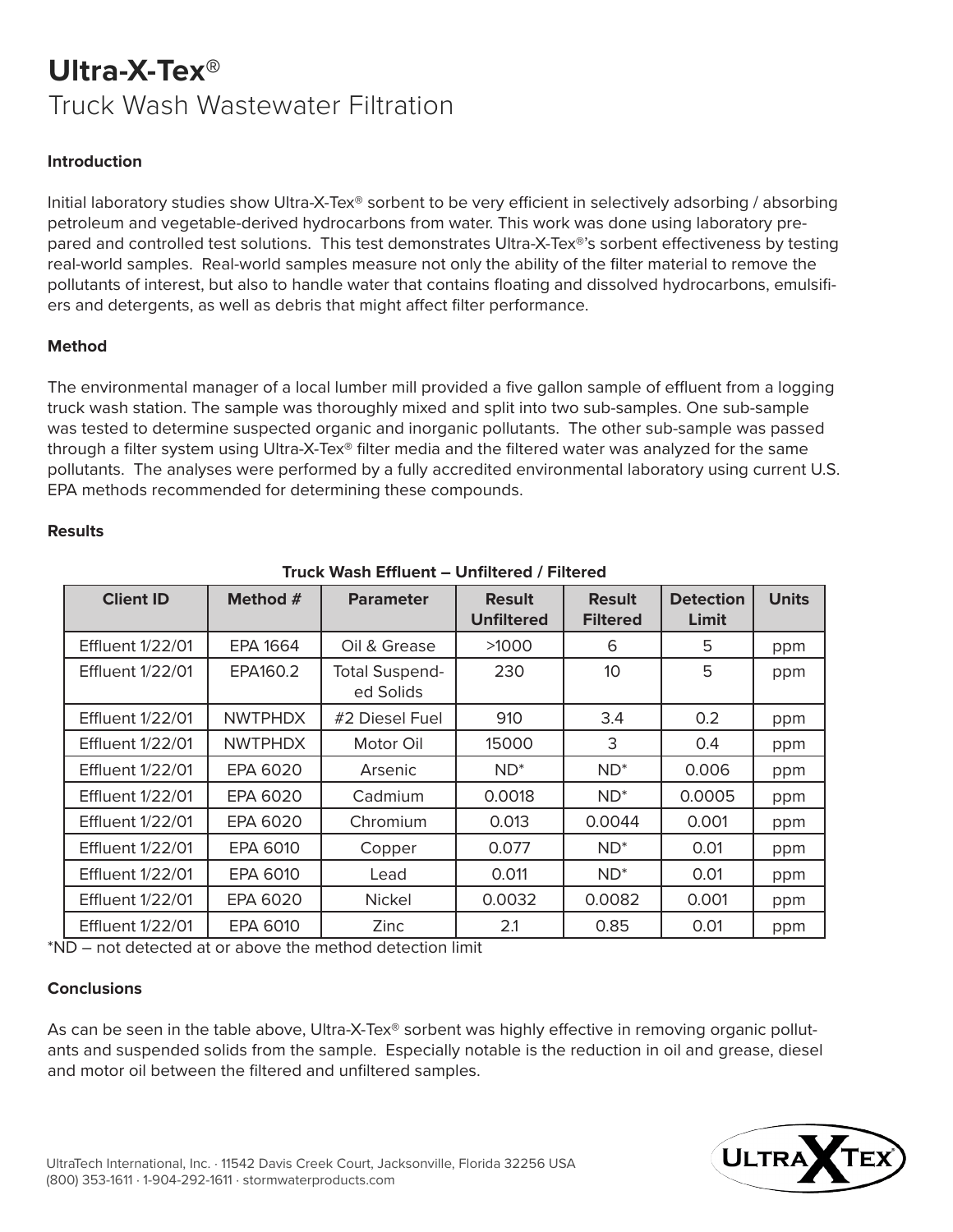## **Ultra-X-Tex®** Removal of Emulsified Oil Using Ultra-X-Tex®

#### **Introduction**

Oil-water emulsions, where the oil is so dispersed that the water becomes translucent is one of the most difficult industrial effluents to treat. Because the oil is partially dissolved, many filtration products and sorbents are completely ineffective. Tests of effluent from Cascade Hardwood Corporation, a local company that operates a vehicle washing facility, had indicated that Ultra-X-Tex® sorbent material works well for emulsified oils. A series of experiments were performed to further determine the ability of Ultra-X-Tex® to remove the emulsified oil component in an effluent stream.

#### **Method**

An emulsified stock solution was made by adding 5.0 ml of used motor oil and 5.0 ml of diesel fuel to 200 ml of water. Ten mls of citrus-based degreaser was added as an emulsifying agent and mixed vigorously. From the emulsified-oil stock solution, three different concentrations of emulsified oil-water mix were tested:

- Low 1.0 ml of stock solution into 1.0 liter of water
- Medium 10 ml of stock solution into 1.0 liter of water
- High 100 ml of stock solution into 1.0 liter of water

A 15cm by 6cm diameter cylinder filter housing was constructed for this test and filled with 20 grams of bulk Ultra-X-Tex®. The filter media was wetted prior to the start of the test. The test solution was run through the filter at a rate of 500 ml per minute and the first filtrate was discarded. An additional portion of the test solution was filtered and a sample was taken. Unfiltered and filtered samples were analyzed using EPA Method 418.

EPA Method 418 is an oil and grease analysis that measures hydrocarbons as well as fatty soaps. The samples were extracted and a silica gel cleanup was performed. This cleanup step removes fatty acids and soaps from the sample, leaving the diesel and motor oil components to be measured. Standard solutions were made using motor oil.

#### **Results**

The results from these tests confirmed that Ultra-X-Tex® can dramatically reduce the emulsified oil portion in an effluent stream. Table 1 summarizes the results of these tests.

| <b>Sample</b>                                 | <b>Result (ppm)</b> | <b>Percent Oil Removal</b> |
|-----------------------------------------------|---------------------|----------------------------|
| Low Level (before Ultra-X-Tex®)               | 24                  |                            |
| Low Level (after Ultra-X-Tex <sup>®</sup> )   | 3.2                 | 87%                        |
|                                               |                     |                            |
| Med Level (before Ultra-X-Tex <sup>®</sup> )  | 140                 |                            |
| Med Level (after Ultra-X-Tex <sup>®</sup> )   |                     | 95%                        |
|                                               |                     |                            |
| High Level (before Ultra-X-Tex <sup>®</sup> ) | 960                 |                            |
| High Level (after Ultra-X-Tex <sup>®</sup> )  | 24                  | 97%                        |

#### **Table 1 - Summary of Results**

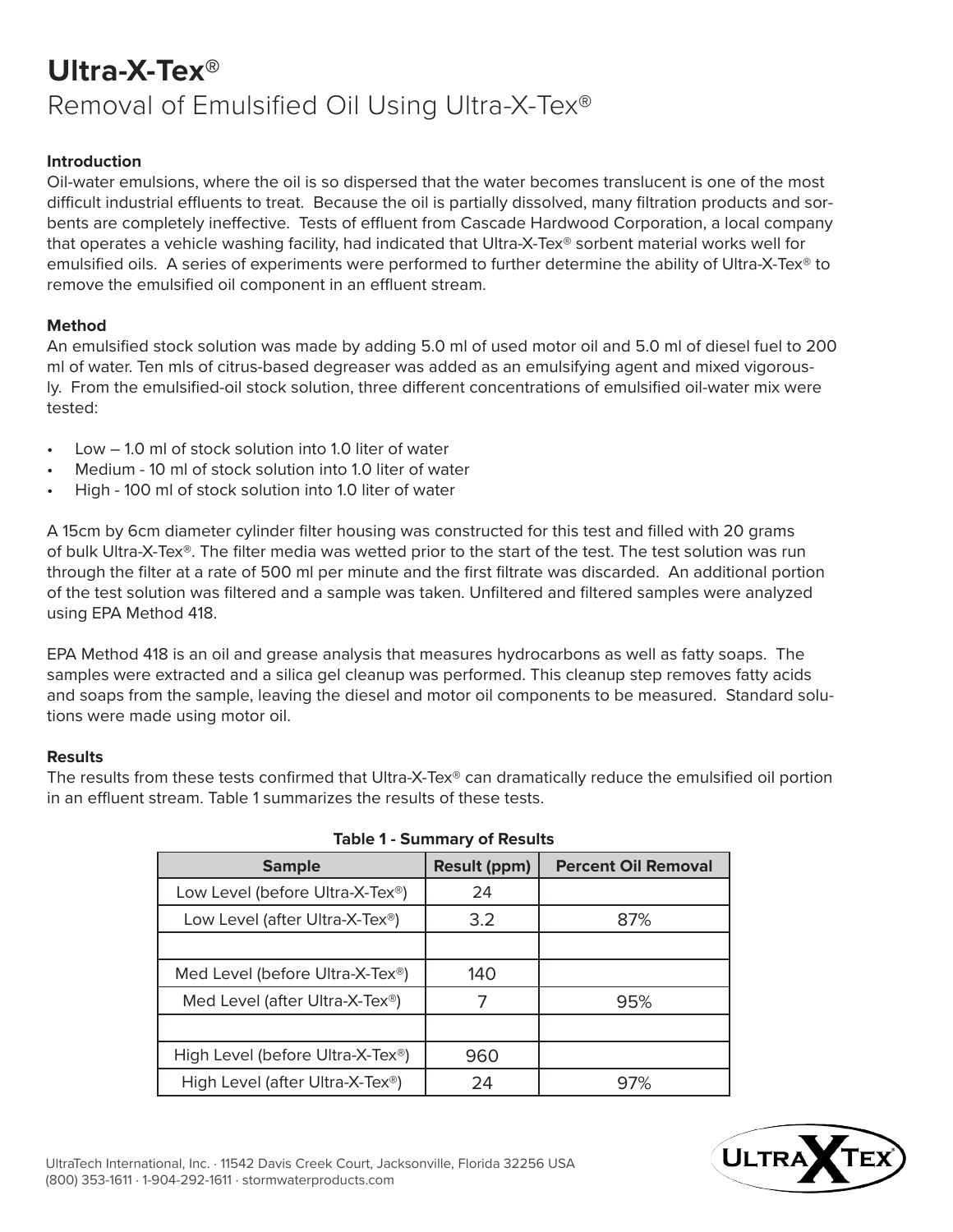## **Ultra-X-Tex®** Removal of Emulsified Oil Using Ultra-X-Tex® (continued)

#### **Conclusions**

At the medium and high levels Ultra-X-Tex® removed greater than 90 percent of the oil. Competing products that remove floating oil have generally proven ineffective with partially dissolved or emulsified oil. The potential use of Ultra-X-Tex® sorbent material where emulsified oils exist include:

- Vehicle wash facilities
- Bilge water
- Petrochemical and Refineries wastewater
- Ocean oil drilling platform process water
- Tank ballast water, de-oiling
- Retrofitting existing oil water separators on existing pollution prevention equipment (final polishing)
- Food processing effluent discharge

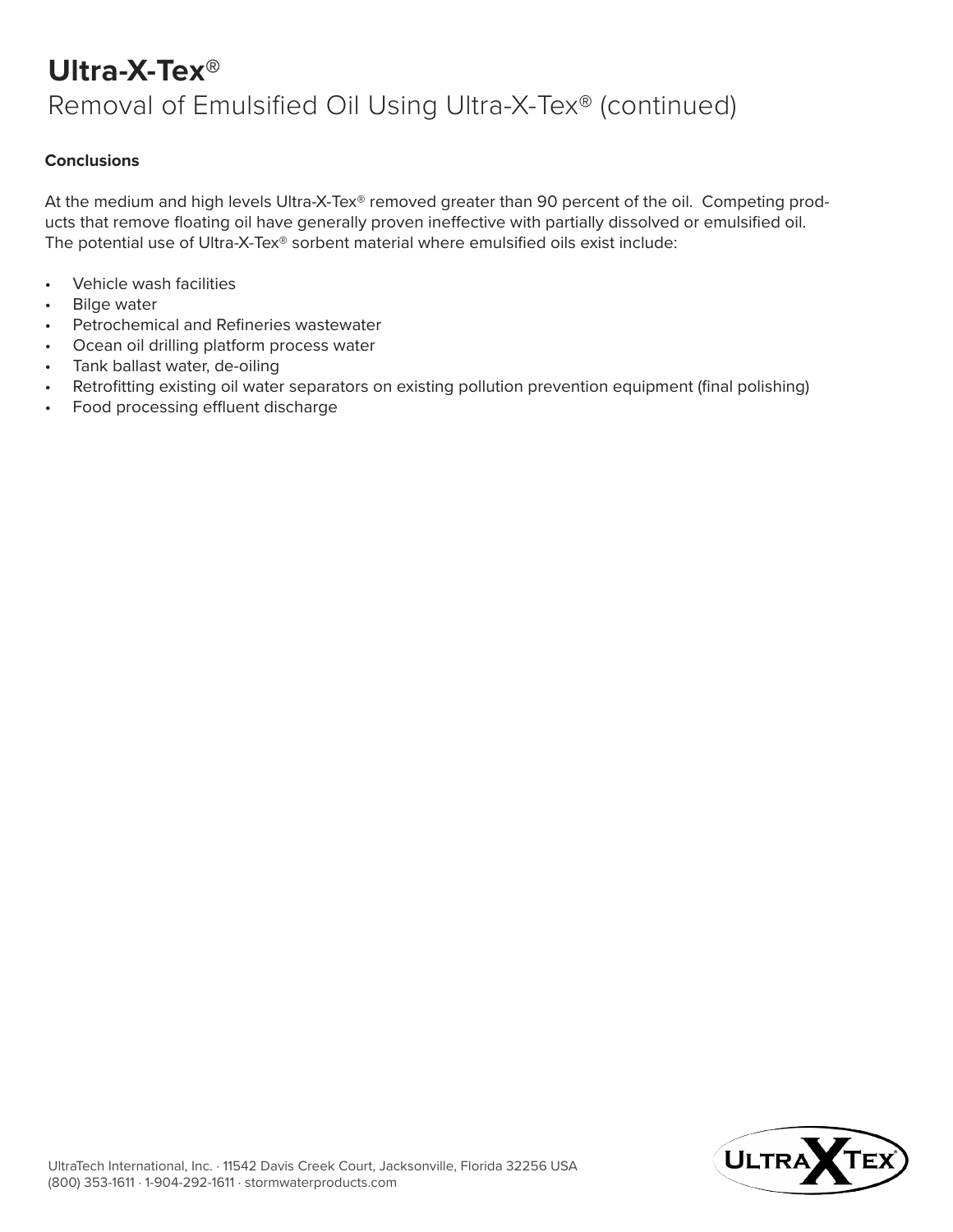## **Ultra-X-Tex®** Polynuclear Aromatic Hydrocarbons Removal

### **Introduction**

There are many groundwater remediation projects throughout the country that have contamination from polynuclear aromatic hydrocarbons (PAH's). Tests have shown that PAH's can be removed efficiently through filtering with Ultra-X-Tex®. Laboratory generated samples containing varied amounts of PAH compounds, plus actual samples from a pentachlorophenol-contaminated site, were tested using Ultra-X-Tex® media with dramatic results.

#### **Method**

Sound Analytical Services created spiked blanks containing low-levels of PAH's. Twenty grams of Ultra-X-Tex<sup>®</sup> were placed into a filter device and one of the samples was poured through the filter. Both samples were then analyzed for PAH compounds using USEPA method 8270.

#### **Results**

The results from the PAH tests are tabulated below (Table 1). Ultra-X-Tex® removes more then 95 % of the carcinogenic PAH's.

| <b>Analyte</b>         | <b>Unfiltered (ppb)</b> | <b>Filtered (ppb)</b> | % Removal |
|------------------------|-------------------------|-----------------------|-----------|
| Benzo(a)anthracene     | 16                      | 0.18                  | 98.9      |
| Chrysene               | 16                      | 0.14                  | 99.1      |
| Benzo(b)fluoranthene   | 16                      | 0.32                  | 98.0      |
| Benzo(k)fluoranthene   | 16.5                    | 0.28                  | 98.3      |
| Benzo(a)pyrene         | 21                      | 0.36                  | 98.2      |
| Indeno(1,2,3-cd)pyrene | 20                      | 0.54                  | 97.3      |
| Dibenz(a,h)anthracene  | 21.5                    | 0.3                   | 98.6      |
| Benzo(g,h,i)perylene   | 18.5                    | 0.38                  | 98.0      |

#### **Table 1 - PAH /Removal From Water**

#### **Conclusions**

Ultra-X-Tex® provides an effective means of removing contaminants from groundwater and industrial effluent, with efficiencies greater than 95 %. Ultra-X-Tex<sup>®</sup> works efficiently for low-level samples, and has the capacity to treat high-level samples.

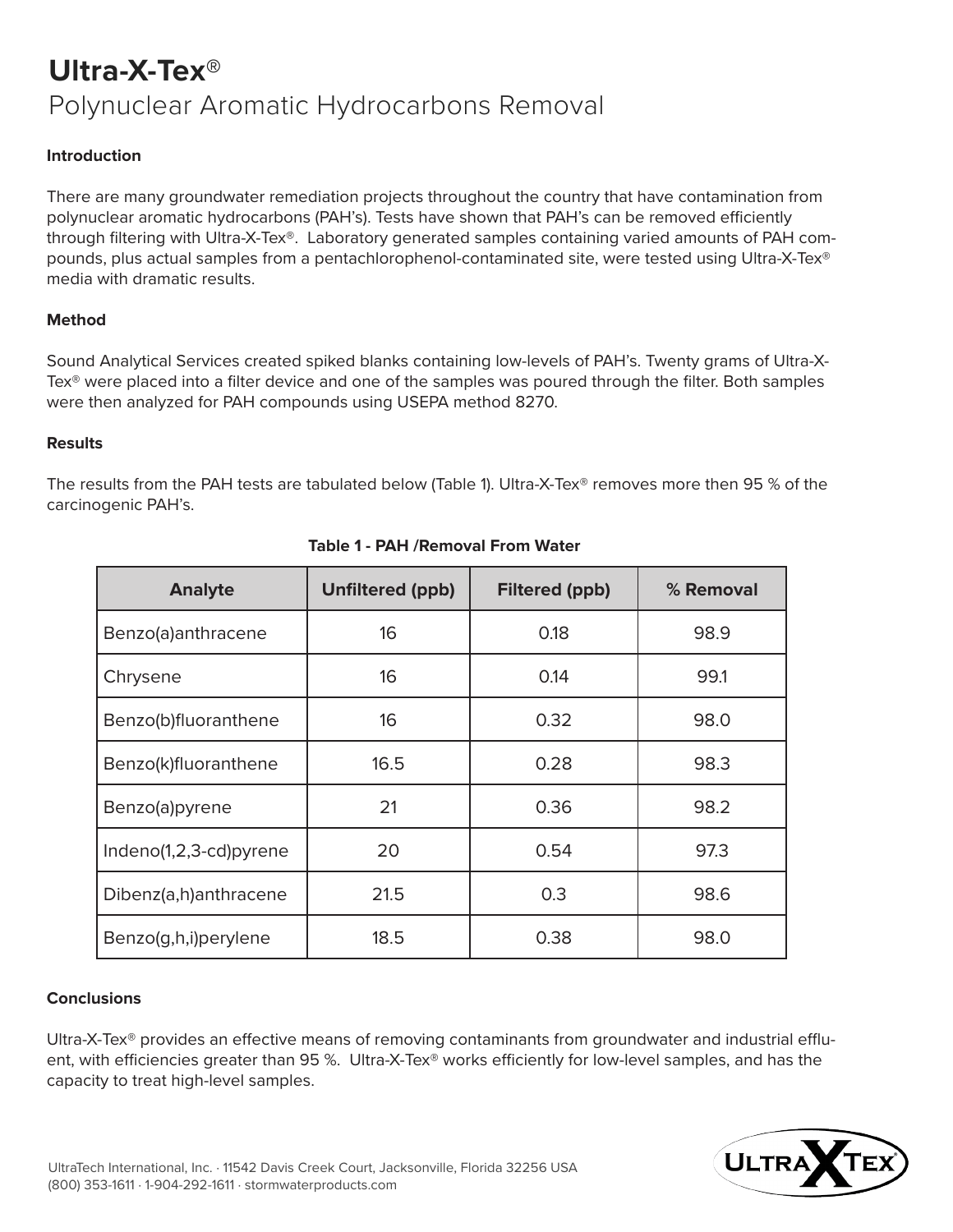## **Ultra-X-Tex®** Oil Retention Study

### **Introduction**

One proposed use for Ultra-X-Tex® media is as a filter/sorbent in stormwater catch basin inserts. Previous studies have shown this product's excellent ability to filter and adsorb petroleum hydrocarbons from water on contact. It is also important that any material used have the ability to retain adsorbed hydrocarbons through intermittent dry weather periods. Potential users requested a study to determine Ultra-X-Tex®'s ability to retain adsorbed hydrocarbons.

An oil retention study was conducted using Ultra-X-Tex® filter/sorbent media and a sorbent media (granulated reactive polymer) currently preferred for this use. The study was designed to measure and compare oil loss from each of the media after alternating periods of water flushing and drying.

#### **Method**

20 grams of each media was weighed and placed into a filter apparatus. 10 grams of used motor oil was poured into each media. A high oil to media ratio was purposely used to increase the chances for measurable oil loss. After five minutes each filter was flushed with one liter of water. This flushing was repeated at measured intervals from one hour to three days. The flush waters from each interval were analyzed in accordance with EPA Method 413.1 to determine the weight of any oil rinsed from the filters. The results of these analyses are presented in Table 1.

|               | <b>Flushed Oil</b><br>(weight in grams) |                         | <b>Flushed Oil</b><br>(percent) |                         |
|---------------|-----------------------------------------|-------------------------|---------------------------------|-------------------------|
| <b>Time</b>   | Ultra-X-Tex <sup>®</sup>                | <b>Reactive Polymer</b> | Ultra-X-Tex <sup>®</sup>        | <b>Reactive Polymer</b> |
| 5 min.        | 0.014                                   | 0.609                   | 0.2                             | 6.1                     |
| 1 hr.         | 0.003                                   | 0.048                   | < 0.1                           | 0.5                     |
| 2 hr.         | 0.007                                   | 0.007                   | < 0.1                           | 0.1                     |
| 6 hr.         | 0.001                                   | 0.005                   | < 0.1                           | 0.1                     |
| $\vert$ 1 day | 0.003                                   | 0.003                   | < 0.1                           | < 0.1                   |
| 2 days        | < 0.001                                 | 0.002                   | < 0.1                           | < 0.1                   |
| 3 days        | < 0.001                                 | 0.001                   | < 0.1                           | < 0.1                   |
| <b>TOTAL</b>  | 0.029                                   | 0.675                   | 0.3                             | 6.8                     |

### **Table 1 – 10 grams Motor Oil Initial Loading**

#### **Conclusions**

Given the extreme test conditions, both products retained oil well after the first hour. The "reactive polymer" released a substantial amount in the first hour, which may be the time required to complete the media/oil reaction. Oil adsorption to the Ultra-X-Tex® media was almost immediate. After one day the percent of oil flushed from either media was less than measurable.

Total oil flushed: Ultra-X-Tex® – 0.03 gm; "reactive polymer" – 0.7 gm.

![](_page_9_Picture_11.jpeg)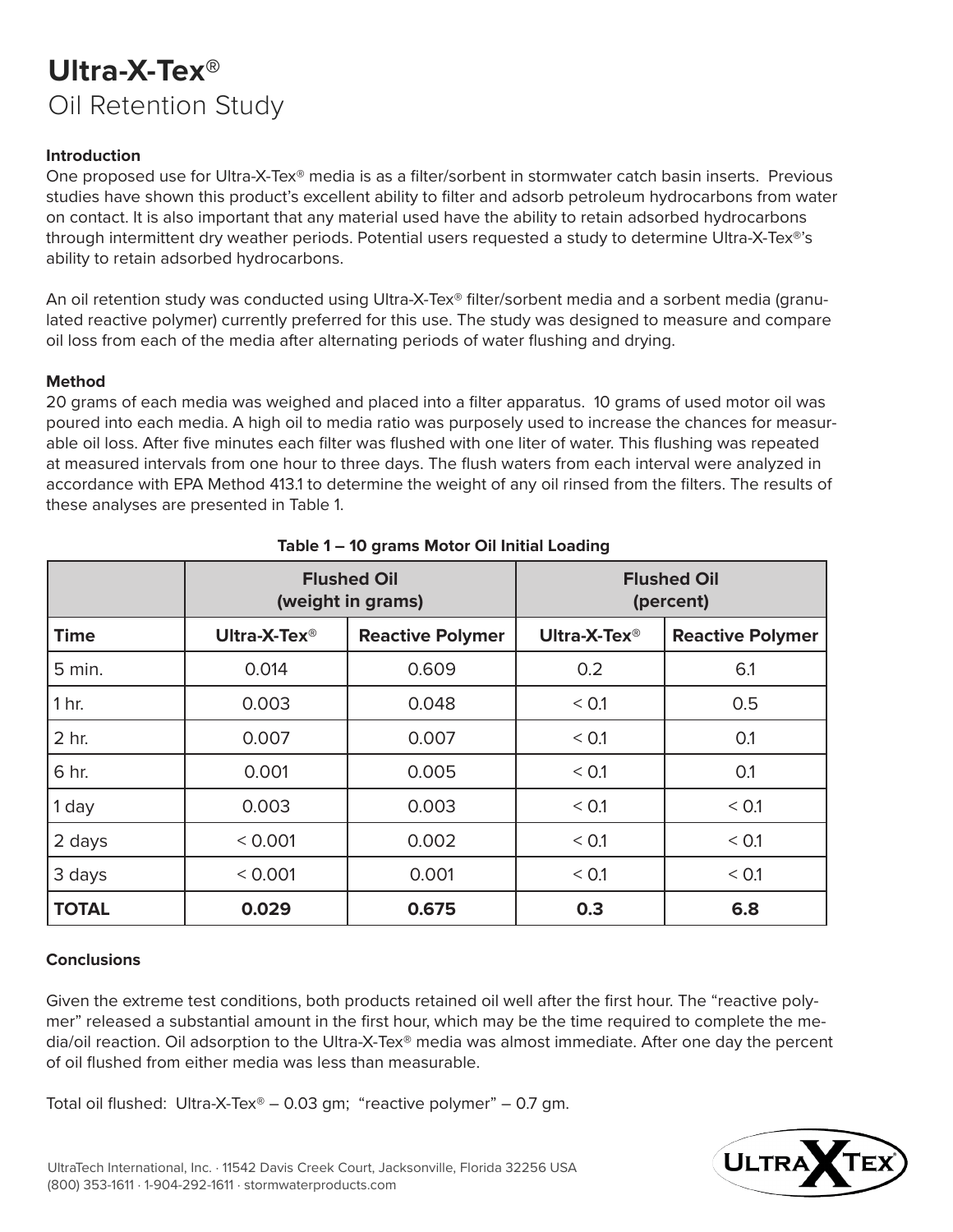## **Ultra-X-Tex®** Ultra-X-Tex® and the Competition

### **Introduction**

One of the most frequently asked questions about Ultra-X-Tex® is, "how does it compare with other sorbent products on the market?" The answer is, "Fantastic! In fact, our lipophilic media surpasses the competition in adsorbent ability and the following test data backup our claims".

A study was performed by an outside laboratory to compare the adsorbent properties of Ultra-X-Tex® to several popular adsorbents on the market. Ultra-X-Tex®'s adsorption capability was compared to leading polypropylene bulk material used as filter media and in sorbent pillows, oil pads (shredded), and the rubber particulate. The competitor's pad was shredded to obtain a comparable surface area to that of the Ultra-X-Tex® Bulk Fibers.

#### **Method**

10 Grams of used motor oil was suspended in 300 mls of water in each of 15 - 500 ml beakers. Exact amounts of Ultra-X-Tex® and the competitions media were introduced to individually marked beakers. In each beaker the adsorbent material was stirred for 30 seconds to assist contact with all of the oil. Four different weights for the material were used: 5.0, 1.0, 0.5 and 0.25 grams. Care was taken to minimize contact of the oil to the sides of the glass jar. The remaining oil in the jars was extracted and gravimetrically measured.

#### **Results**

The results demonstrate that Ultra-X-Tex®'s oil adsorbent media has a greater capacity by weight than the competition. The percent removal of oil by all materials tested are contained in a table below:

| Using 10 grams of oil         | <b>Percent Removed</b> |      |                                     |                          |
|-------------------------------|------------------------|------|-------------------------------------|--------------------------|
| <b>Weight of Media</b><br>(g) | <b>Bulk</b>            | Pad  | <b>Rubber</b><br><b>Particulate</b> | Ultra-X-Tex <sup>®</sup> |
| 5.0                           | 98.3                   | 98.6 | 99.8                                | 99.0                     |
| 1.0                           | 97.4                   | 99.0 | 89.1                                | 98.3                     |
| 0.5                           | 89.1                   | 97.5 | 66.1                                | 97.4                     |
| 0.25                          | 52.8                   | 87.2 | 50.4                                | 94.4                     |
| <b>Combined Average</b>       | 84.4                   | 95.6 | 76.4                                | 97.3                     |

The table shows that all the materials adsorb very well, at a 1 to 2 ratio of media to oil. As expected, performance suffers as the amount of media decreases. The Ultra-X-Tex® oil adsorbent capacity excels below a 1 to 10 ratio of media to oil. The chart on the next page graphically demonstrates this claim.

![](_page_10_Picture_10.jpeg)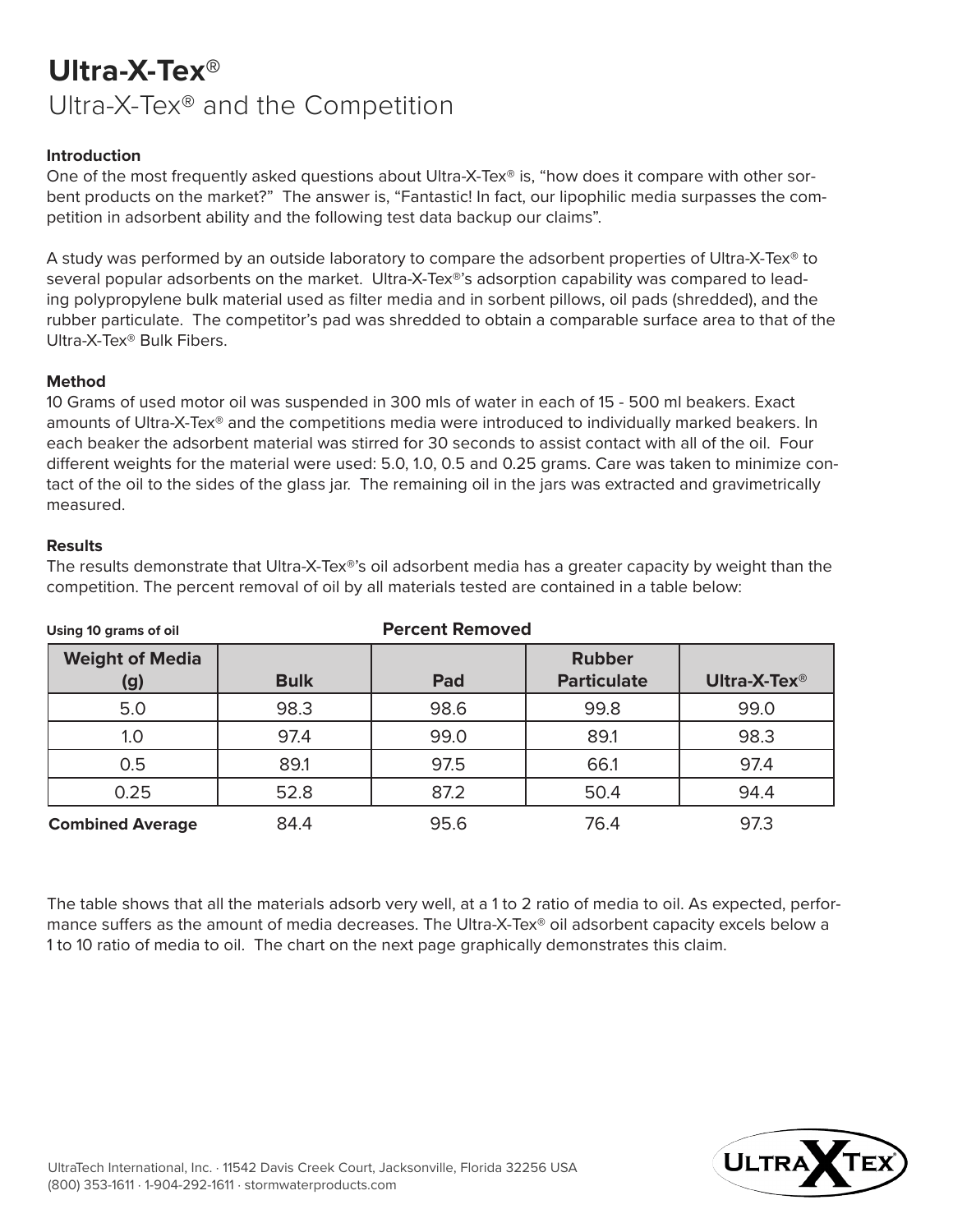## **Ultra-X-Tex®**

Ultra-X-Tex® and the Competition (continued)

![](_page_11_Figure_2.jpeg)

### **Conclusion**

This test demonstrates that a little Ultra-X-Tex® goes a long way, much further than other products. What does this test mean to you? It means three things: saving the environment, saving labor and saving money.

![](_page_11_Picture_5.jpeg)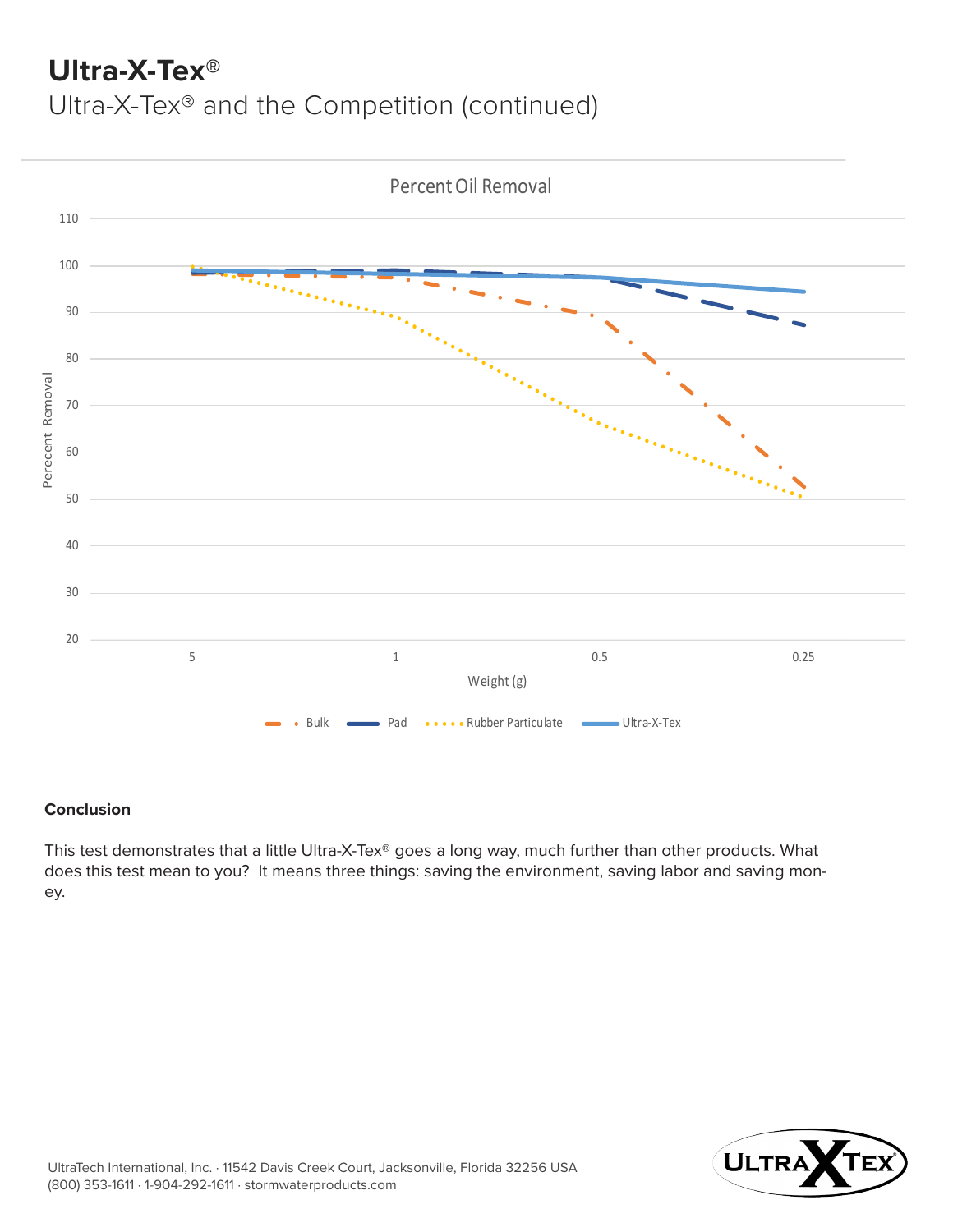## **Ultra-X-Tex®** Impact on the Environment

### **Introduction**

Sorbents used in the environment should be environmentally benign. A standard test of potential environmental harm is the Toxicity Characteristics Leachate Procedure (TCLP test), which measures the concentration of chemicals of concern released into the environment from solid substances.

### **Method**

Ultra-X-Tex® sorbent material was submitted to an analytical laboratory with NELAP (National Environmental Laboratory Accreditation Program) accreditation for the full suite of TCLP analyzes. The results of the tests are summarized below.

### **Results**

| <b>Parameter</b>      | <b>Result</b> | <b>Detection Limit</b> | <b>Units</b> | <b>Maximum Contaminant</b><br><b>Level</b> |
|-----------------------|---------------|------------------------|--------------|--------------------------------------------|
| <b>Vinyl Chloride</b> | <b>ND</b>     | 0.2                    | mg/L         | 0.2                                        |
| 1,1-Dichloroethene    | <b>ND</b>     | 0.2                    | mg/L         | 0.7                                        |
| 2-Butanone            | <b>ND</b>     |                        | mg/L         | 200                                        |
| Chloroform            | <b>ND</b>     | 0.2                    | mg/L         | 6.0                                        |
| Carbon Tetrachloride  | <b>ND</b>     | 0.2                    | mg/L         | 0.5                                        |
| Benzene               | <b>ND</b>     | 0.2                    | mg/L         | 0.5                                        |
| 1,2-Dichloroethane    | <b>ND</b>     | 0.2                    | mg/L         | 0.5                                        |
| Trichloroethene       | <b>ND</b>     | 0.2                    | mg/L         | 0.5                                        |
| Tetrachloroethene     | <b>ND</b>     | 0.2                    | mg/L         | 0.7                                        |
| Chlorobenzene         | <b>ND</b>     | 0.2                    | mg/L         | 100                                        |

## **Volatile Organic Compounds / EPA Method 1311 / 8260B**

### **RCRA Metals / EPA Method 1311 / 6010 / 7470**

| <b>Parameter</b> | <b>Result</b> | <b>Detection Limit</b> | <b>Units</b> | <b>Maximum Contaminant</b><br>Level |
|------------------|---------------|------------------------|--------------|-------------------------------------|
| Arsenic          | <b>ND</b>     | 0.2                    | mg/L         | 5.0                                 |
| <b>Barium</b>    | 0.25          | 0.005                  | mg/L         | 100                                 |
| Cadmium          | <b>ND</b>     | 0.05                   | mg/L         | 1.0                                 |
| Chromium         | <b>ND</b>     | 0.01                   | mg/L         | 5.0                                 |
| Lead             | <b>ND</b>     | 0.1                    | mg/L         | 5.0                                 |
| Selenium         | <b>ND</b>     | 0.5                    | mg/L         | 1.0                                 |
| Silver           | <b>ND</b>     | 0.2                    | mg/L         | 5.0                                 |
| Mercury          | <b>ND</b>     | 0.002                  | mg/L         | 0.2                                 |

![](_page_12_Picture_10.jpeg)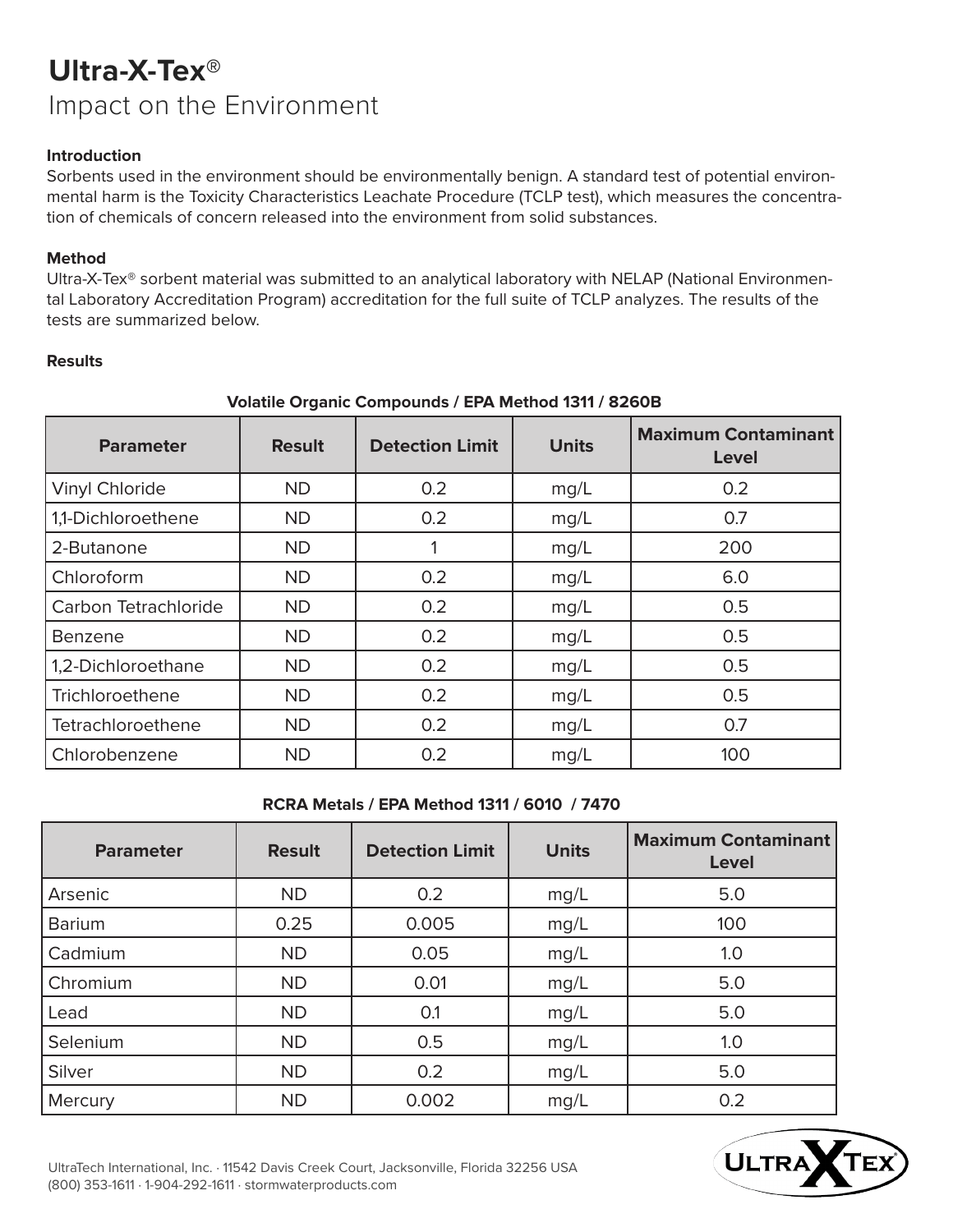## **Ultra-X-Tex®** Impact on the Environment (continued)

### **Chlorinated Pesticides / EPA Method 1311 / 8081**

| <b>Parameter</b>      | <b>Result</b> | <b>Detection Limit</b> | <b>Units</b> | <b>Maximum Contaminant</b><br>Level |
|-----------------------|---------------|------------------------|--------------|-------------------------------------|
| gamma-BHC (Lindane)   | <b>ND</b>     | 0.001                  | mg/L         | 0.4                                 |
| Heptachlor            | <b>ND</b>     | 0.001                  | mg/L         | 0.008                               |
| Heptachlor epoxide    | <b>ND</b>     | 0.001                  | mg/L         | 0.008                               |
| Endrin                | <b>ND</b>     | 0.002                  | mg/L         | 0.02                                |
| Methoxychlor          | <b>ND</b>     | 0.01                   | mg/L         | 10                                  |
| Chlordane (technical) | <b>ND</b>     | 0.01                   | mg/L         | 0.03                                |
| Toxaphene             | <b>ND</b>     | 0.1                    | mg/L         | 0.5                                 |

## **Chlorinated Herbicides / EPA Method 1311 / 8151**

| <b>Parameter</b>          | <b>Result</b> | <b>Detection Limit</b> | <b>Units</b> | <b>Maximum Contaminant</b><br>Level |
|---------------------------|---------------|------------------------|--------------|-------------------------------------|
| $2,4-D$                   | <b>ND</b>     | 0.001                  | mq/L         |                                     |
| $\vert$ Silvex (2,4,5-TP) | <b>ND</b>     | 0.001                  | mq/L         |                                     |
|                           |               |                        |              |                                     |

## **Semivolatile Organic Compounds / EPA Method 1311 / 8270C**

| <b>Parameter</b>      | <b>Result</b> | <b>Units</b><br><b>Detection Limit</b> |      | <b>Maximum Contaminant</b><br>Level |  |
|-----------------------|---------------|----------------------------------------|------|-------------------------------------|--|
| 1,4-Dichlorobenzene   | <b>ND</b>     | 0.005<br>mg/L                          |      | 7.5                                 |  |
| 2-Methylphenol        | <b>ND</b>     | 0.005                                  | mg/L | 200                                 |  |
| 3- & 4-Methylphenol   | <b>ND</b>     | 0.005                                  | mg/L | 200                                 |  |
| Hexachloroethane      | <b>ND</b>     | 0.005                                  | mg/L | 3.0                                 |  |
| Nitrobenzene          | <b>ND</b>     | 0.005                                  | mg/L | 2.0                                 |  |
| Hexachlorobutadiene   | <b>ND</b>     | 0.005                                  | mg/L | 0.5                                 |  |
| 2,4,6-Trichlorophenol | <b>ND</b>     | 0.005                                  | mg/L | 2.0                                 |  |
| 2,4,5-Trichlorophenol | <b>ND</b>     | 0.005                                  | mg/L | 400                                 |  |
| 2,4-Dinitrotoluene    | <b>ND</b>     | 0.005                                  | mg/L | 0.13                                |  |
| Hexachlorobenzene     | <b>ND</b>     | 0.005                                  | mg/L | 0.13                                |  |
| Pentachlorophenol     | <b>ND</b>     | 0.005                                  | mg/L | 100                                 |  |
| Pyridine              | <b>ND</b>     | 0.005                                  | mg/L | 5.0                                 |  |

### **Conclusion**

All parameters were well below the limits required by the test, showing that the Ultra-X-Tex® sorbent material does not contribute to pollution of the environment.

## **Residual Ash and Heating Value**

Samples of the Ultra-X-Tex® sorbent material were tested to determine the residue and the heating value. The ash was determined to be 0.65% by ASTM method D482 and the heating value was determined to be 7600 BTU/lb by ASTM method D240.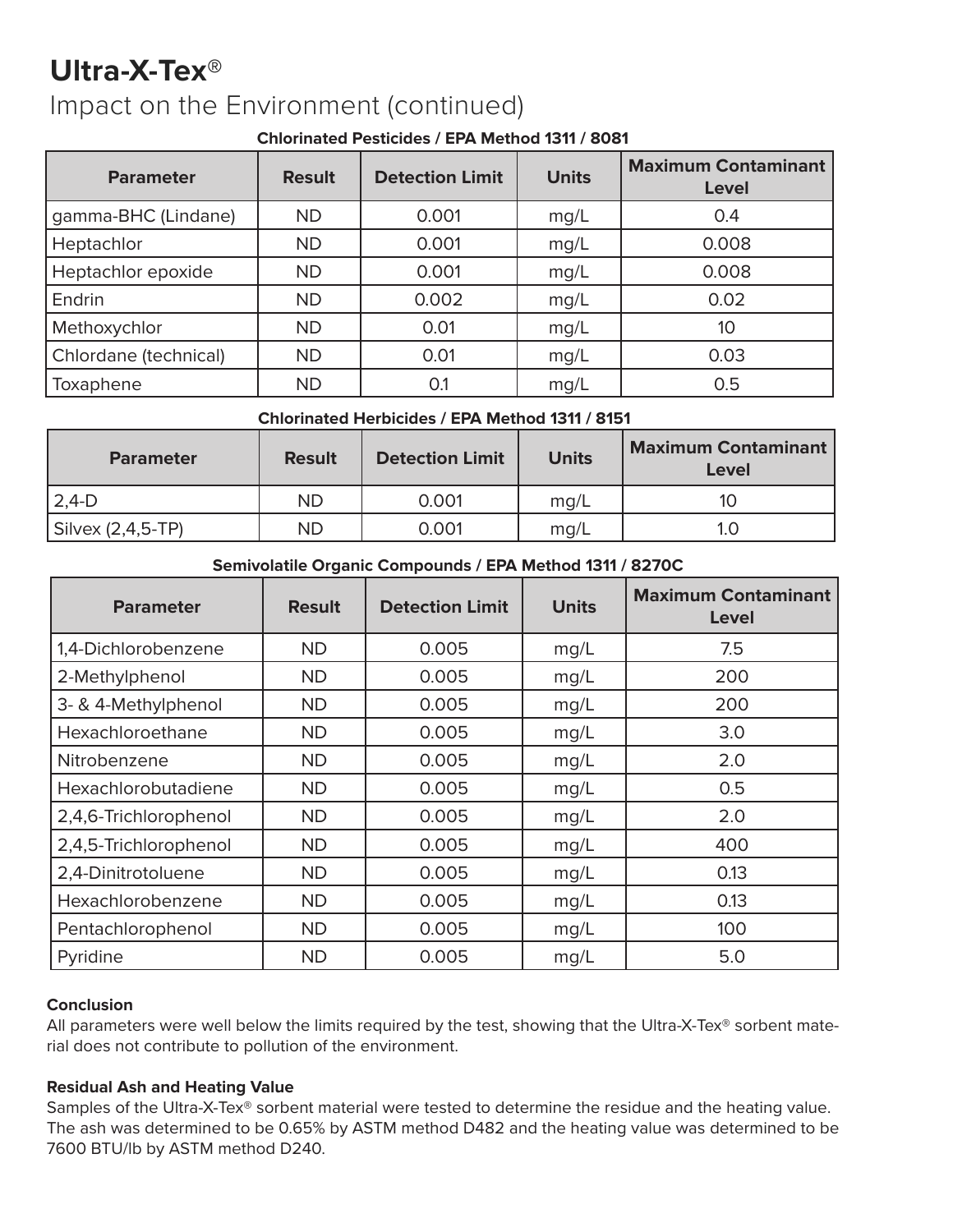# **Ultra-X-Tex®** Oil Sorption Properties vs Polypropylene for Catch Basin Inserts

### **Introduction**

Both industry and municipalities are increasingly utilizing stormwater basin inserts as a best management practice (BMP) control for stormwater runoff pollution control. The inserts are closest to "point of origin" and in many cases the only line of defense for protecting our waterways from secondary pollution sources. The stormwater inserts used today are devices that are installed into catch basins to help reduce pollutants that are washed off automobile parking lots, roadways, etc.

These inserts must be strong enough to withstand the physical abuse of the environment and the introduction of up to several pounds of sediment (1). The oil adsorption capabilities and physical properties of the inserts must not significantly degrade for many months after installation to insure limited maintenance and assure cost effectiveness.

Most catch basin inserts in use today are constructed of "virgin" polypropylene material, which has an oil and grease removal efficiency of 78 to 87 percent (2,3). No "recycled" adsorptive material was found that had the same or better adsorbent abilities and physical properties as polypropylene based materials….. until now.

Now a new textile has been successfully developed from a blended bulk fiber media derived from "recycled polymeric waste". This textile has superior oil adsorption and absorption, physical attributes that withstand the rigors of the environment and is cost effective. The textile and blended fiber material are registered under the trade name Ultra-X-Tex®.

Ultra-X-Tex® gives engineers, designers and manufactures an innovative recycled material for their stormwater inserts. Ultra-X-Tex® is currently being used successfully in stormwater filtering systems for the removal of free oil and grease, and many types of emulsified oils as found on construction sites and in truck washing facilities.

The following tests compares the oil and grease adsorption properties and capacity of polypropylene 225EX material and the Ultra-X-Tex® material. Both materials are similar in weight per volume basis. An equal size and weight of each material was used.

### **Method**

A test apparatus was designed to evaluate the insert performance and absorbance/adsorbance of Ultra-X-Tex<sup>®</sup> and polypropylene. A 9 by 12 inch drain frame was assembled using heavy plastic strips. Each test material was cut into a 14 by 18 inch rectangle that allowed for a 4-inch deep pocket to be formed for the introduction of the effluent oil stream. The insert material was clamped between the plastic frame and PVC pipe was used to deliver a constant water flow of 10 liters per minute. The end section of the pipe was perforated to allow even distribution of water over the entire length of the test area pocket.

 A mixture of 50 percent used motor oil and 50 percent diesel was injected into the PVC delivery pipe using a metering pump. The oil was metered into the influent stream at one gram per minute, and the flow rate was held constant at 10 liters per minute, yielding a 100 mg/L influent waste stream. Although this concentration is much higher than actual environmental field conditions, the amount of oil effluent was sufficient to measure a break-through point of each material.

Continued on next page.

![](_page_14_Picture_12.jpeg)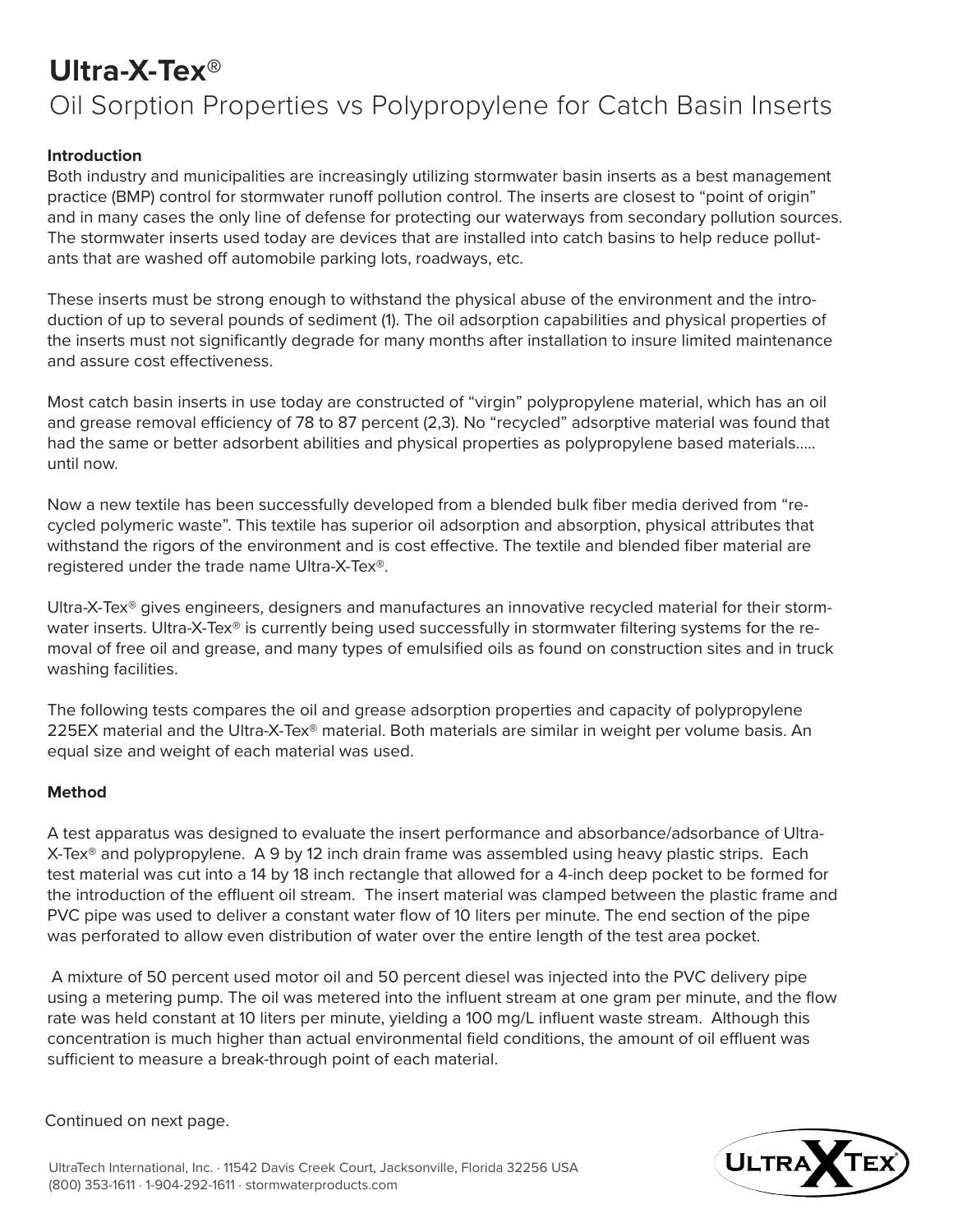## **Ultra-X-Tex®**

## Oil Sorption Properties vs Polypropylene for Catch Basin Inserts (cont)

The two materials were tested at both a single and a double thickness at high concentrations to determine if additional removal efficiencies could be improved by using more material. Each material tested was exposed to a total of a 10-minute flow of oil/water effluent. Samples were collected at 1,2,4,6,8 and 10 minute intervals of filtering. A total of 10 grams of oil was discharged with 100 liters of water for each test. The oil/water effluent passed through both materials for all tests without collecting or pooling. Samples were analyzed using EPA 418.1 method for total petroleum hydrocarbons.

#### **Results**

The results from this bench test demonstrate that the Ultra-X-Tex® Rolled Fabric out performs the polypropylene material substantially for the single layer and double layers of material.

For the single layer the polypropylene break-through of the effluent occurred just after two minutes of testing with a drop from 84% to 64% removal rate. The Ultra-X-Tex® material maintained a high percent of removal until break-through between the 9th and 10th minutes of the test when the removal rate dropped from 85 % to 69 %. There was no break through for the two layered Ultra-X-Tex® material or the polypropylene textile under the test conditions. Table 1 summarizes these results, and Graph 1 shows these test results in percentages.

|                | <b>Amount of Diesel / Oil</b><br><b>Added</b> |                     | <b>Amount of Diesel / Oil</b><br><b>Removed (ppm)</b> |                          | <b>Amount of Diesel / Oil</b><br><b>Removed (percent)</b> |                          |
|----------------|-----------------------------------------------|---------------------|-------------------------------------------------------|--------------------------|-----------------------------------------------------------|--------------------------|
| Time (min)     | Grams /<br>Total                              | Oil/Wa-<br>ter(ppm) | <b>PPL</b> Insert                                     | Ultra-X-Tex <sup>®</sup> | <b>PPL</b> Insert                                         | Ultra-X-Tex <sup>®</sup> |
|                | 0.88                                          | 88                  | 65                                                    | 87                       | 74                                                        | 99                       |
| $\overline{2}$ | 1.76                                          | 88                  | 74                                                    | 87                       | 84                                                        | 99                       |
| $\overline{4}$ | 3.52                                          | 88                  | 56                                                    | 86                       | 64                                                        | 97                       |
| 6              | 5.28                                          | 88                  | 31                                                    | 75                       | 36                                                        | 85                       |
| 8              | 7.04                                          | 88                  | 20                                                    | 75                       | 23                                                        | 85                       |
| 10             | 8.8                                           | 88                  | 17                                                    | 61                       | 20                                                        | 70                       |

#### **Diesel / Motor Oil Removal from Water – Polypropylene Textile vs. Ultra-X-Tex® Rolled Fabric - Table 1**

Continued on next page.

![](_page_15_Picture_9.jpeg)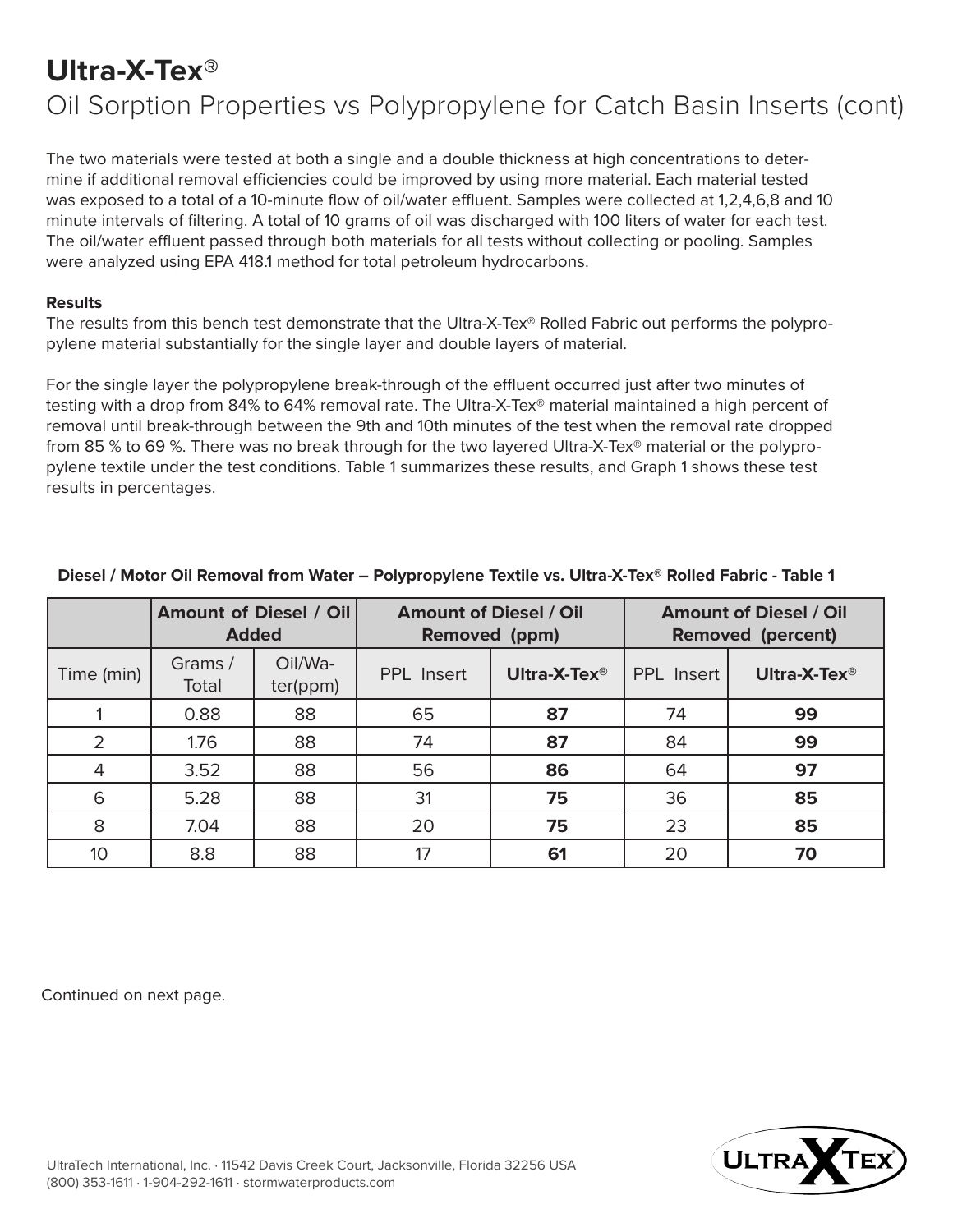## **Ultra-X-Tex®**

Oil Sorption Properties vs Polypropylene for Catch Basin Inserts (cont)

![](_page_16_Figure_2.jpeg)

#### **Conclusion**

The test data illustrates that the polypropylene textile material initially retains about 80% of the oil/diesel blend while the Ultra-X-Tex® retains virtually 100% of the oil from the influent waste stream. With a 10-gram total oil influent load, the polypropylene textile removed 6.0 grams of oil and allowed 4.0 grams of oil into the effluent stream, resulting in a 60% oil removal rate for the entire test. The Ultra-X-Tex® Rolled Fabric removed 9.0 grams and allowed 1.0 gram of oil to pass through removing 90% of the total oil.

Oil breakthrough / saturation for the polypropylene textile occurred after 2 grams of oil/diesel had been retained. For the Ultra-X-Tex® the breakthrough / saturation point was after 8 grams of oil retention, indicating an oil retention capacity four times greater.

The actual adsorption area was restricted to a  $4 \times 8$  cm. area representing the effluent flow at the low point of the insert pouch. This effluent point will shift as sediment excludes exit sites in real-world inserts, and the oil adsorption capacity will extend to the entire insert surface area, greatly increasing the inserts total capacity. The oil/diesel influent concentrations used in these tests were intentionally high and were meant to determine an insert materials capacity, not simulate real world conditions.

Test Conducted by: Brent Hepner, Vice President and Director of Product Development, The XEXTEX Corporation USA, Assisted by Tom Coyner Technical Director for Product Design.